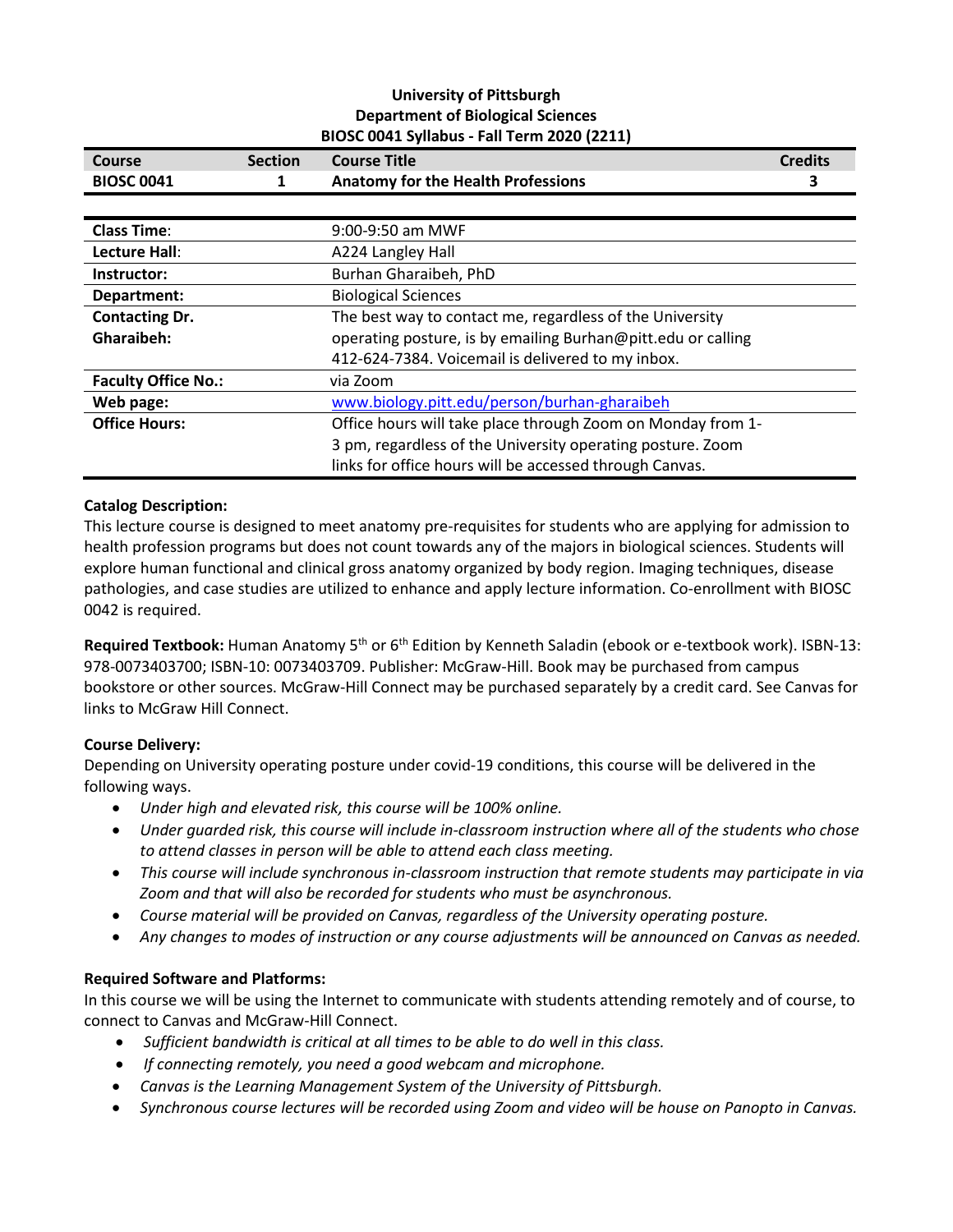- *Course recordings will be placed on Panopto for Asynchronous use.*
- *Tests will be administered using Top Hat.*
- *You will be able to access all of these platforms for the course through Canvas.*

# **Teaching Methods:**

Depending on University operating posture under covid-19 conditions, this course will be delivered in the following ways.

- *Under guarded risk, this course will include in-classroom instruction that remote students may participate in via Zoom and that will also be recorded.*
- *The classroom is large enough that all students may attend each class meeting.*
- *Under high and elevated risk, this course will be 100% online with Zoom meetings during class time that will be recorded.*
- *Changes to modes of instruction and course adjustments will be announced on Canvas as needed.*

# **Course Content:**

- *This course includes lecture format and online resources obtained from McGraw-Hill and are connected through Canvas to the publisher's Connect website.*
- *The lectures will be provided in PowerPoint presentations that accompany the chapter discussions*
- *Assigned readings cover each eBook chapter and these will be given a grade using online LearnSmart on McGraw-Hill Connect.*
- *Assessment of the mastery of the material will be accomplished through 4 exams that are proctored remotely by TopHat. Exams are not open book. The questions are written by Dr. Gharaibeh for the purpose of the test and they are not found online. Answers will not be found on Chegg, Quizlet, etc. You are expected to adhere to high standards of integrity and be proctored by the system which does not allow tabs or multiple browsers and logins.*
- *Online quizzes are given almost weekly by Connect.*
- *The final examination will be given during finals period around Nov 23-30, 2020. The date will be confirmed during the semester.*

**Learning Outcomes:** This course was designed as the first of two semesters (human anatomy, followed by physiology) with the following learning outcomes in mind. By the end of this semester, a successful student should:

- 1. Be able to describe a person in anatomical position, explain the purpose of the anatomical position terminology and language associated with anatomy.
- 2. Be able to identify human organs and tissue types and list their functions.
- 3. Know the proper use of the microscope to investigate anatomical or histological structures
- 4. Understand how anatomical structures interact in the human body.
- 5. Be able to identify human structures and basic pathologies using common references.
- 6. Be able to communicate with the instructor and peers in an effective manner using anatomical terminology and technical language used in biomedical fields.

### **Course Policies:**

- **1. Assessment:** Student success will be evaluated based on retention of material, participation in class discussion, and integration of their knowledge to currently published relevant papers.
- **2. Cell Phones:** Please turn your cell phones off before class and remove all ear buds. If your phone rings or I see you texting, I will ask you to leave the lecture hall. If you expect an important call, please make sure you excuse yourself before phone rings.
- **3. Conduct:** Students, who in the opinion of the instructor, exhibit unprofessional, inappropriate and/or disruptive behavior in the classroom, will be dismissed from the class or lab. Re-admission to class will only occur upon the written recommendation of the Department. Cell phones should be turned off during class. Any form of cheating in the exam; copying, or collaboration in the term paper will be dealt with seriously. A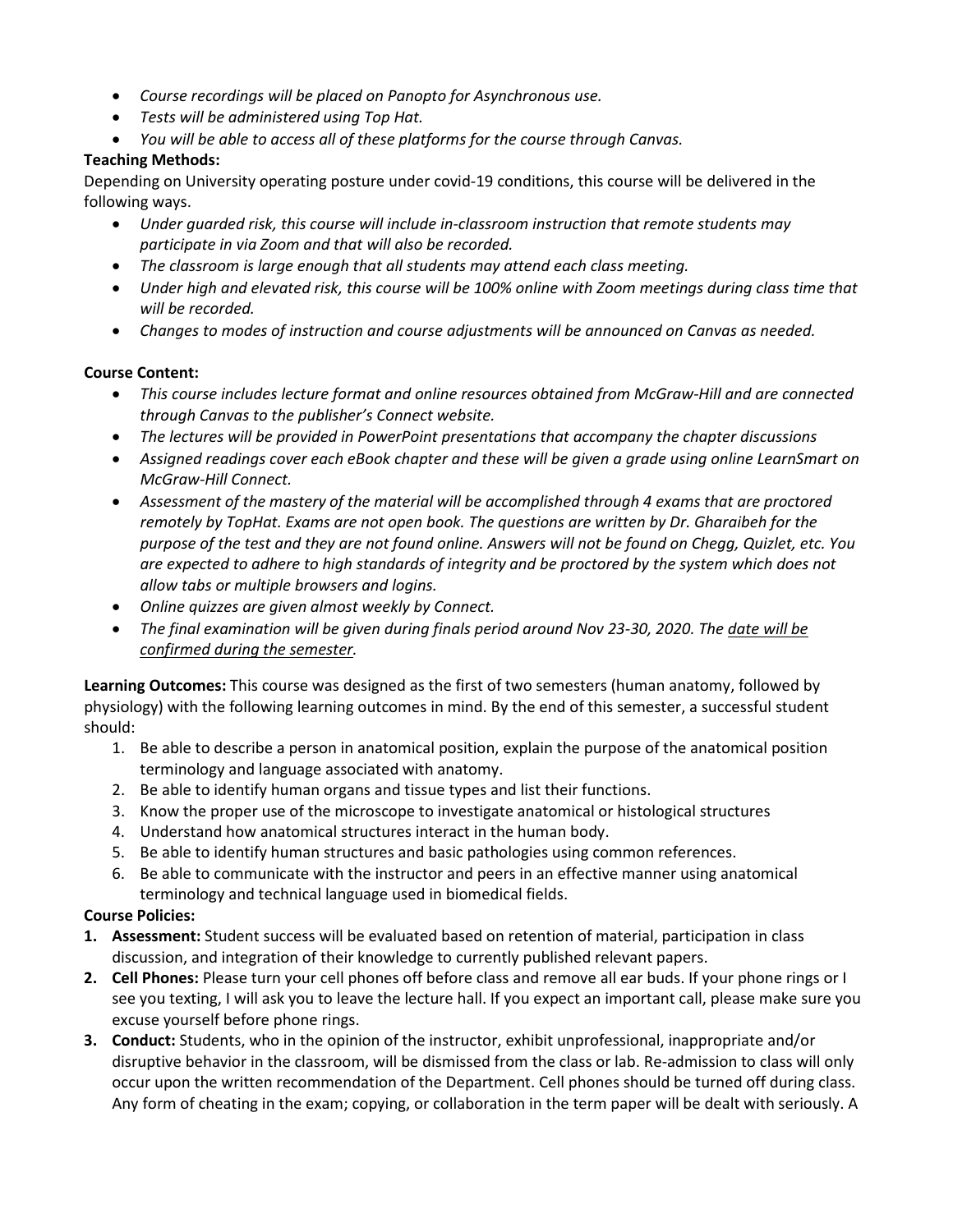student, who cheats will receive a grade of 0 for that exam. Any repeat episode of cheating will result in an F grade for the course. Please read the Academic Integrity Code in the University guidelines on academic integrity.

**4. E-Mail Communication:** Each student is issued a University e-mail address (username@pitt.edu) upon admittance. This e-mail address may be used by the University for official communication with students. Students are expected to read e-mail sent to this account on a regular basis. Failure to read and react to university communications in a timely manner does not absolve the student from knowing and complying with the content of the communications. The University provides an e-mail forwarding service that allows students to read their e-mail via other service providers (e.g., Hotmail, AOL, Yahoo). Students that choose to forward their e-mail from their pitt.edu address to another address do so at their own risk. If e-mail is lost as a result of forwarding, it does not absolve the student from responding to official communications sent to their University e-mail address. To forward e-mail sent to your university account, go to http://accounts.pitt.edu, log into your account, click on Edit Forwarding Addresses, and follow the instructions on the page. Be sure to log out of your account when you have finished. (For the full E-mail Communication Policy, go to [https://www.policy.pitt.edu/sites/default/files/Policies/01-](https://www.policy.pitt.edu/sites/default/files/Policies/01-Administrative_and_Organization/Policy_AO_15.pdf) Administrative and Organization/Policy AO 15.pdf

# **5. Academic Policies**

# **Academic Integrity**

- a) Students in this course will be expected to comply with the University of Pittsburgh's Policy on [Academic Integrity.](http://www.cfo.pitt.edu/policies/policy/02/02-03-02.html) Any student suspected of violating this obligation for any reason during the semester will be required to participate in the procedural process, initiated at the instructor level, as outlined in the University Guidelines on Academic Integrity. This may include, but is not limited to, the confiscation of the examination of any individual suspected of violating University Policy. Furthermore, no student may bring any unauthorized materials to an exam, including dictionaries and programmable calculators.
- b) To learn more about Academic Integrity, visit the [Academic Integrity Guide](https://pitt.libguides.com/academicintegrity/) for an overview of the topic. For hands-on practice, complete the [Understanding and Avoiding Plagiarism tutorial.](https://pitt.libguides.com/academicintegrity/plagiarism)

### **Turnitin**

c) Students agree that by taking this course all required papers will be subject to submission for textual similarity review to Turnitin (via Canvas) for the detection of plagiarism. All submitted papers will be included as source documents in the Turnitin reference database solely for the purpose of detecting plagiarism of such papers. Use of Turnitin page service is subject to the Usage Policy and Privacy Pledge posted on the Turnitin site.

### **Disability Services**

d) If you have a disability for which you are or may be requesting an accommodation, you are encouraged to contact both your instructor an[d Disability Resources and Services](https://www.studentaffairs.pitt.edu/drs/) (DRS), 140 William Pitt Union, (412) 648-7890, drsrecep@pitt.edu, (412) 228-5347 for P3 ASL users, as early as possible in the term. DRS will verify your disability and determine reasonable accommodations for this course.

### **Health and Safety Statement**

- e) Our class is in A224 Langley. **You will need to enter through the Langley Lobby**, and you will need to scan your Pitt ID at the concierge station and be wearing a mask in order to enter the building. You will enter the classroom from the lobby and then **you'll exit the classroom from the door at the back of the room**.
- f) This semester, we continue to face unique challenges regarding COVID risk mitigation safety protocols. In order to participate in the face-to-face BIOSC 0041 lecture, students must wear a mask (face covering) that completely covers the nose and mouth at all times while in A224.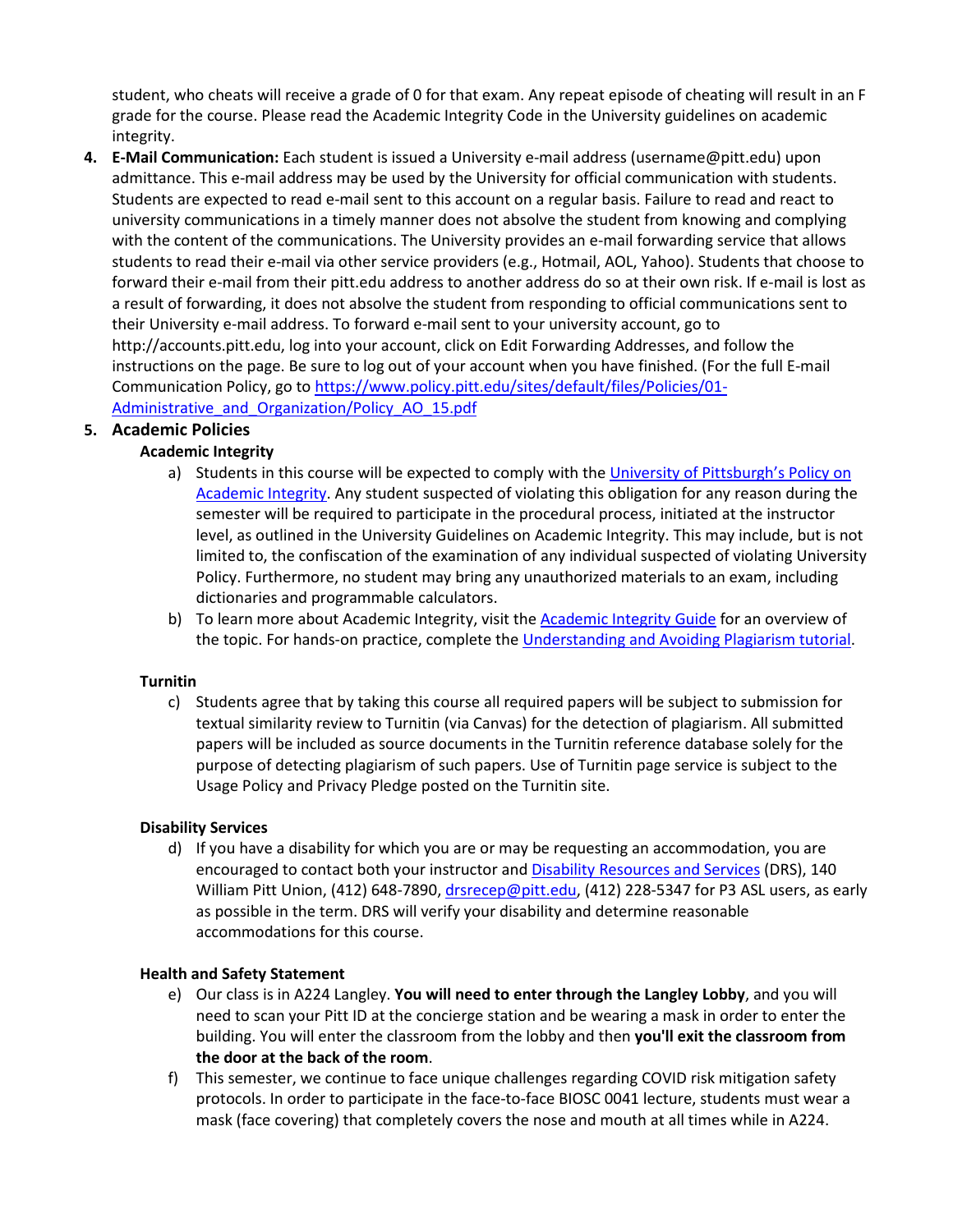- g) If you forget to bring a mask when coming to class, we have disposable masks available for students to use in the lobby and probably in the classroom near the white board.
- h) The University requires that everyone wears a mask in class. This issue is University policy and I follow campus directive very carefully. I know it might be inconvenient, but the University requires that we all wear masks to stay safe.
- i) **If you aren't willing to wear a mask, you will receive a grading penalty for not following safety protocols and I will need to contact the Student Conduct office**. It is a lot of paperwork and permanent records. There is no need for that. Just wear a mask.
- j) Please visit coronavirus.pitt.edu and check your Pitt email for updates before each class.

# **Accessibility**

k) The Canvas LMS platform was built using the most modern HTML and CSS technologies, and is committed to W3C's Web Accessibility Initiative and **Section 508** guidelines. Specific details regarding individual **feature compliance** are documented and updated regularly.

# **Diversity and Inclusion**

- l) The University of Pittsburgh does not tolerate any form of discrimination, harassment, or retaliation based on disability, race, color, religion, national origin, ancestry, genetic information, marital status, familial status, sex, age, sexual orientation, veteran status or gender identity or other factors as stated in the University's Title IX policy. The University is committed to taking prompt action to end a hostile environment that interferes with the University's mission. For more information about policies, procedures, and practices, see: [https://www.diversity.pitt.edu/civil-rights-title-ix-compliance/policies-procedures-and](https://www.diversity.pitt.edu/civil-rights-title-ix-compliance/policies-procedures-and-practices)[practices.](https://www.diversity.pitt.edu/civil-rights-title-ix-compliance/policies-procedures-and-practices)
- m) I ask that everyone in the class strive to help ensure that other members of this class can learn in a supportive and respectful environment. If there are instances of the aforementioned issues, please contact the Title IX Coordinator, by calling 412-648-7860, or e-mailing titleixcoordinator@pitt.edu. Reports can also be filed online: [https://www.diversity.pitt.edu/make-report/report-form.](https://www.diversity.pitt.edu/make-report/report-form) You may also choose to report this to a faculty/staff member; they are required to communicate this to the University's Office of Diversity and Inclusion. If you wish to maintain complete confidentiality, you may also contact the University Counseling Center (412-648-7930).

### **Letters of Recommendations**:

I am happy to write letters of recommendation for students who meet the following criteria:

- n) You must have **fully completed at least 1** class with me so I would have adequate sense of your academic abilities, consistency across classes and other aspects such as self-image, empathy, critical thinking, analytical abilities, conflict resolution, team work, leadership, etc.
- o) You should have earned a grade of an A in my classes. **A high grade in my class makes for a stronger letter**. If you have earned a grade less than an A, it is better to ask for a letter from another professor in whose class you especially excelled.
- p) I **must have a sense of you as a person** beyond the letter grade that appears in my records. To write a strong and effective letter, I need to be able to describe you qualitatively.
- q) I will only write recommendation letters when you have signed a waiver of your right to examine the letter. **My letters are confidential documents** whose destination is to a relevant third party that I provide an honest accounting of your academic abilities and your promise for future success. Besides letters checked waiver box gives the letter more weight.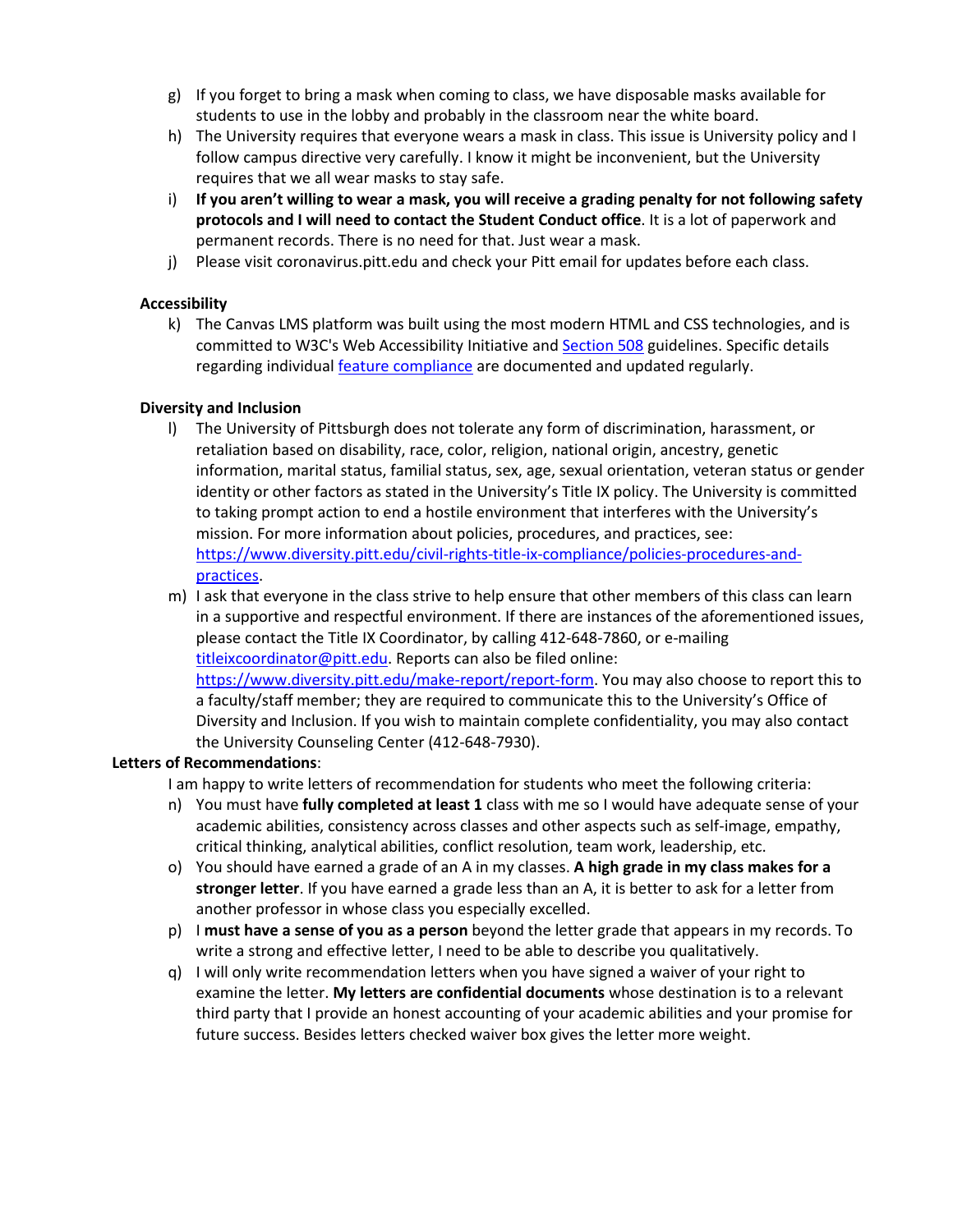#### **Course evaluation:**

| Exams 1,2,3                                                | @ 150        | 450 pts            |
|------------------------------------------------------------|--------------|--------------------|
| Final Exam (includes 25 Clinical Questions)                | @ 200        | 200                |
| 12 Online Quizzes                                          | @ 15         | $180$ pts          |
| 12 Online SmartBook 2.0 Assessments                        | @ 10         | 120 pts            |
| TopHat grade: Attendance, pop quizzes, and mask compliance | @ 50         | 50 pts             |
|                                                            | <b>Total</b> | 1000 pts = $100\%$ |

**Make-up:** Make-up exams will be not administered without a formal excuse and in cases of illness or personal circumstances). Make up exams are shorter and may contain essay questions.

# **Grading Scale:**

| A-        | 90-92    | A | 93-96 | A+ | 97-100 |
|-----------|----------|---|-------|----|--------|
| <b>B-</b> | 80-82    | B | 83-86 | B+ | 87-89  |
| ◡         | 70-72    |   | 73-76 | C+ | 77-79  |
| D-        | 60-62    |   | 63-66 | D+ | 67-69  |
|           | $0 - 59$ |   |       |    |        |